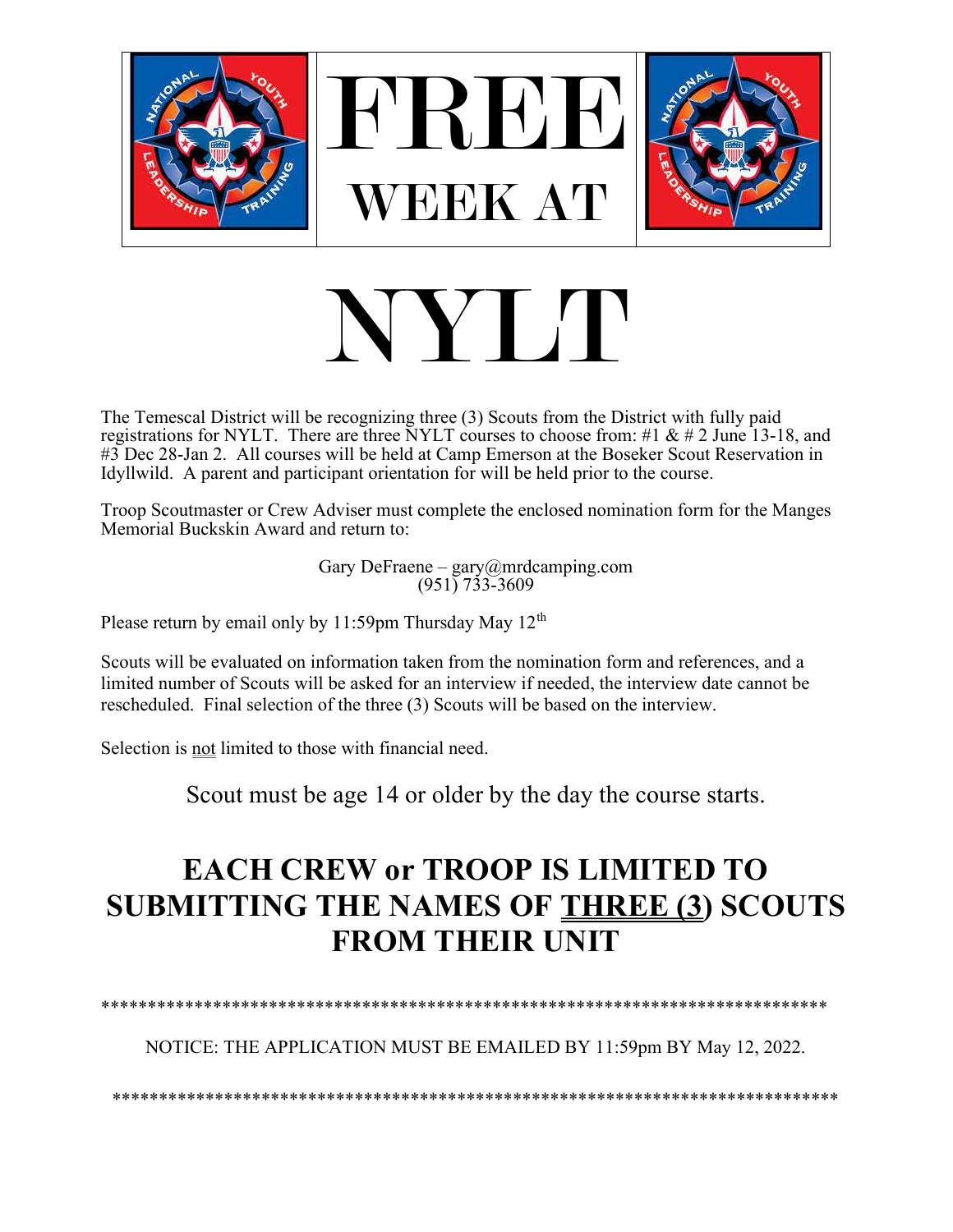## CHARLES MANGES MEMORIAL NYLT AWARD NOMINATION FORM

|       |                                                                                       | Date: Applying for week: #1 42 #3                                                                                                                                                                                 |
|-------|---------------------------------------------------------------------------------------|-------------------------------------------------------------------------------------------------------------------------------------------------------------------------------------------------------------------|
|       |                                                                                       |                                                                                                                                                                                                                   |
|       |                                                                                       |                                                                                                                                                                                                                   |
|       |                                                                                       |                                                                                                                                                                                                                   |
|       |                                                                                       |                                                                                                                                                                                                                   |
|       |                                                                                       | Unit #:                                                                                                                                                                                                           |
|       |                                                                                       |                                                                                                                                                                                                                   |
| $1$ . |                                                                                       | What is the candidate's current leadership position in your                                                                                                                                                       |
|       |                                                                                       |                                                                                                                                                                                                                   |
| $2$ . | finalists.                                                                            | What previous leadership positions has the candidate held in<br>your Unit? This information is extremely important, and will<br>be used by the selection committee to determine the award<br>Check here for none: |
|       | From<br>To<br>SPL<br>ASPL<br>PL<br>APL<br>QM<br>SCRIBE<br>BUGLER<br>JASM<br>L No Trce | From<br>To<br>TROOP GUIDE<br>DEN CHIEF<br>$O/A$ REP<br>WEBMASTER<br>CHAPLAIN AIDE /<br>HISTORIAN<br>LIBRARIAN<br>INSTRUCTOR                                                                                       |
|       | President<br>VP Prgm<br>Treasurer                                                     | VP Admin<br>Historian<br>Secretary                                                                                                                                                                                |
| 3.    | When did the candidate complete the following:                                        |                                                                                                                                                                                                                   |
|       | Join Scouting:<br>Scout:<br>Tenderfoot:                                               | 2nd Class:<br>Life:<br>Eagle:<br>1st Class:<br>Star:                                                                                                                                                              |
|       | Join Venturing:<br>Silver:<br>Quest:<br>Venturing:                                    | Gold:<br>Bronze:<br>Ranger:<br>Trust:<br>Discovery:                                                                                                                                                               |